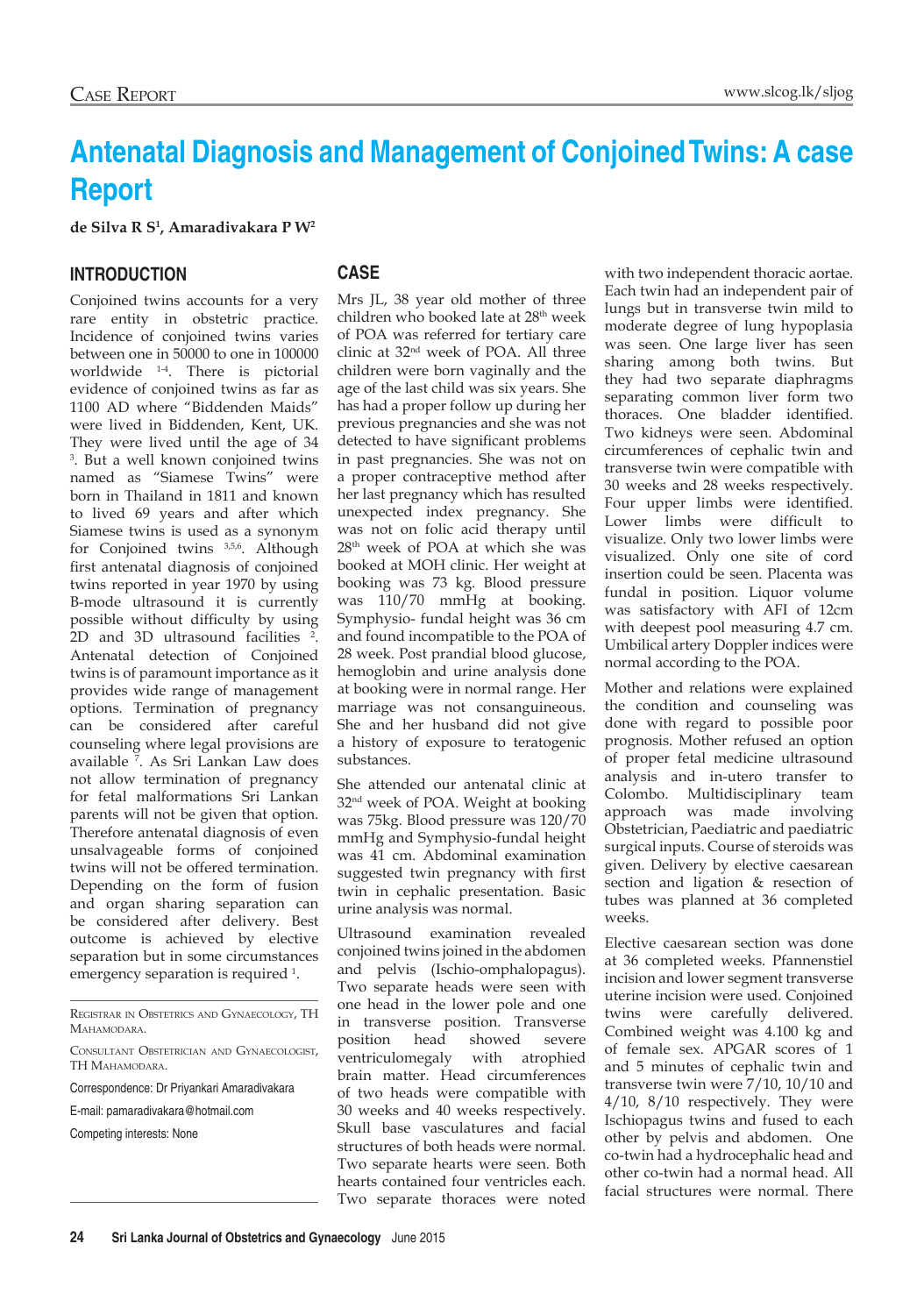were two separate sets of upper limbs. Two lower limbs of the co-twin with a hydrocephalic head were fused together. Lower limbs of other co-twin were free. They had single anal orifice but two separate introituses, external urethral orifices and vaginae.

Conjoined twins were handed over to the Paediatric team and subsequently transferred to Paediatric surgical team at TH Karapitiya. Further investigations revealed that co twin with hydrocephalic head had a malfunctioning heart and depends on the circulation of the other twin who was salvageable. They faced emergency separation at the age of two months due to deteriorating cardiac function of the salvageable twin. At the surgery healthy co twin was salvaged in the expense of scarification of other co-twin.

commonly share a single sternum, diaphragm, rib cage and anterior abdominal wall with varying degrees. Majority share a single heart. Some times two separate hearts may lie in a common pericardium. Various degrees of congenital anomalies in the cardiovascular system are common. Omphalo-thoracopagus twins are joined with both their chest and abdomen and show various degrees of sharing seen in thoracopagus and omphalopagus group. Pygopagus twins join in the gluteal region with the fusion of sacrum. They face away from each other and commonly have single sacral spinal cord and single anus, rectum bladder and urethra. Ischiopagus twins are joined by their pelvis and usually share pelvic organs and liver. Craniopagus twins are joined by their skull with

**Fig 1. Ischiopagus conjoined twins soon after delivery**



## **DISCUSSION**

## **Classification**

The classification of conjoined is according to the site of fusion. Sites of fusion in both twins are almost always identical 1 . The term "pagus" is used to denote the fusion. Omphalopagus means that they are joined form the ventral surface of the trunk. They face each other and usually joined to various degrees from xiphoid to umbilicus. Commonly they share a single liver or two livers fused by a bridge. Gastrointestinal tracts show various degree of sharing. Thoracopagus twins unite by their chest. They also face each other and

the frontal or parietal bones. They usually faced away from each other. In partial forms brains are separated by bones and in complete forms brains are fused. Heteropagus forms exist when parasitic twin fused with heterogeneous site of other twin. Here usually parasitic twin does not have separate circulation and depends on host twin  $1,3,8$ .

#### **Aetio-pathogenesis**

Exact aetiology for conjoint twins is not known. No genetic or environmental factors have been identified. About 75% to 90% of conjoined twins are female 3,5. Therefore it is hypothesized that X chromosome may play a role in

pathogenesis of conjoined twins but it is yet to be proved 3 . There are two embryological theories of conjoined twins, fission theory and fusion theory. Fission theory is that fission of the inner cell mass between 13 to 15 days after fertilization results in conjoined twins  $2,9$ . It is generally accepted that the division of inner cell mass within first 72 hours after fertilization results in monozygous dichorionic-diamniotic twins. If the division delays until 4 to 8 days it will result in monochorionic diamniotic twins and if division delays until 8 to 13 days it will result in monochorionic monoamniotic twins 3 . According to the fusion theory fusion of two independent monozygous twins in early gestations will result in conjoined twins <sup>2,9</sup>. However all conjoined twins are products of monozygous pregnancies and congenital malformations are common in conjoined twins 2,4.

#### **Antenatal diagnosis**

Antenatal diagnosis of conjoined twins provides wide range of management options. They include termination of pregnancy, continuation of pregnancy and delivery with subsequent separation and selective fetoreduction in higher order multiple pregnancies. Unsalvageable conjoined twin pregnancies can be terminated after proper counseling where legal cover is available. Continuation of pregnancy is an option for salvageable conjoined twins and should be decided after careful counseling. When conjoined twin pregnancy is associated with higher order multiple pregnancy selective fetoreduction is an option.

Ultrasound scan is the most useful method in identifying conjoined twins. With experienced sonographers it is possible to diagnose conjoined twins in first trimester preferably between  $10$  to  $14$  weeks  $2,10$ . The suspicion should be raised when monochorionic monoamniotic twin pregnancy is encountered 8,10. The features suggestive of conjoined twins are bifid appearance of the fetal pole, absence of separating membranes between fetuses, non separation of fetal bodies, finding more than three vessels in umbilical cord, fetal heads and bodies lying in same plane,